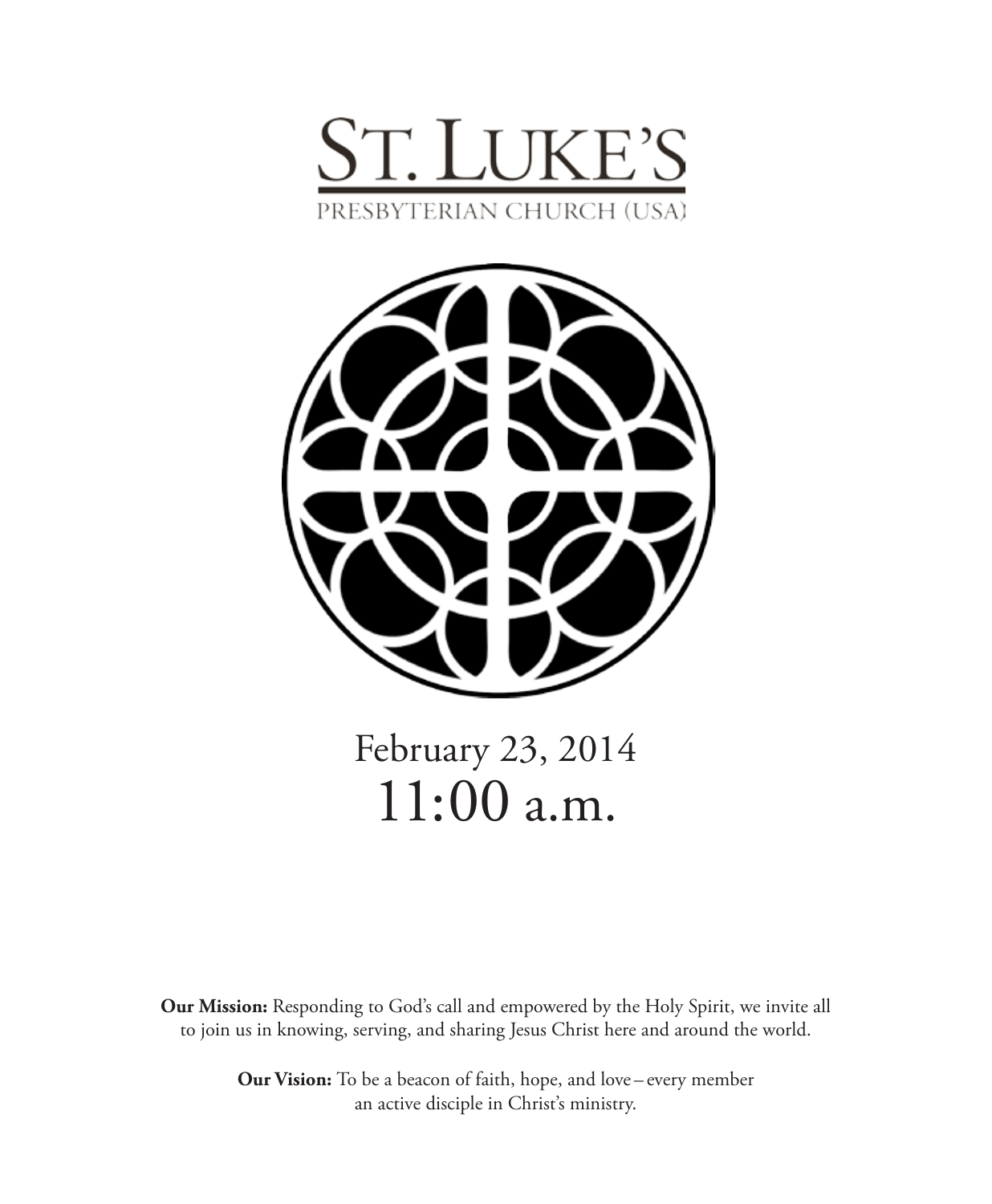

## St. Luke's

PRESBYTERIAN CHURCH (USA) 1978 Mt. Vernon Road Dunwoody, Georgia 30338-4617 770-393-1424 www.slpres.org

8:30 a.m. Chapel Communion Service 9:30 a.m. Sunday School 11:00 a.m. Sanctuary Worship Service *Nursery provided for all services and Sunday School*

> OFFICE HOURS: Mon. - Fri., 8:30 a.m. - 4:30 p.m.

Dr. Jason Whitener, Pastor Rev. Shannon Dill, Associate Pastor Rev. Phil Brown, Associate Pastor Dr. E. Moss Robertson, Pastor Emeritus

**That All May Worship:** St. Luke's strives to be a welcoming church for all. Assistive hearing devices, large print hymnals, large print bulletins and pew cushions are available. Please contact an usher for further assistance.

**Parents:** During the worship service, if necessary, the parlor is a comfortable place to be with your child and still see the service. Children's Worship Notebooks are available for all ages on the shelves in the Narthex (Sanctuary lobby), along with activity sheets pertaining to today's scripture. An usher can assist you.

FEBRUARY 23, 2014 • 7TH SUNDAY IN ORDINARY TIME Liturgical Color: Green *Green is used to represent spiritual growth.* 

*The flowers for this Sunday are given by Ellen and Bill Womack in loving memory of Ellen's mother, Eve Gay Walsh.*

#### Serving Today

#### **Acolytes**

| Nursery Supervisor  Marcy Williams                  |
|-----------------------------------------------------|
| Chancel Guild Mark & Kimey Reed                     |
|                                                     |
|                                                     |
| Todd & Amy Parker, Keith Williams                   |
| Continental BreakfastStrickland Family              |
| <b>Greeters</b> Sally & John Hawkins, Kris Turnbull |
|                                                     |

### WELCOME, GUESTS!

We are delighted you are worshiping with us! As a guest, you are invited to:

- 1. During the **Celebration of Community**, please print the requested information on the Friendship Pad and pass the Friendship Pad down the pew.
- 2. After the worship service, please join Deacon Billy Martin, Elder Annie Hardy, and our Pastors in the Narthex (Sanctuary lobby). They will answer questions and provide you with a Guest Packet and a loaf of bread lovingly made by St. Luke's member, Cindy Nunez.
- 3. If you are interested in learning more about St. Luke's or are interested in joining, please contact Jason Whitener: jasonwhitener@slpres.org or 770-393-1424, ext. 223.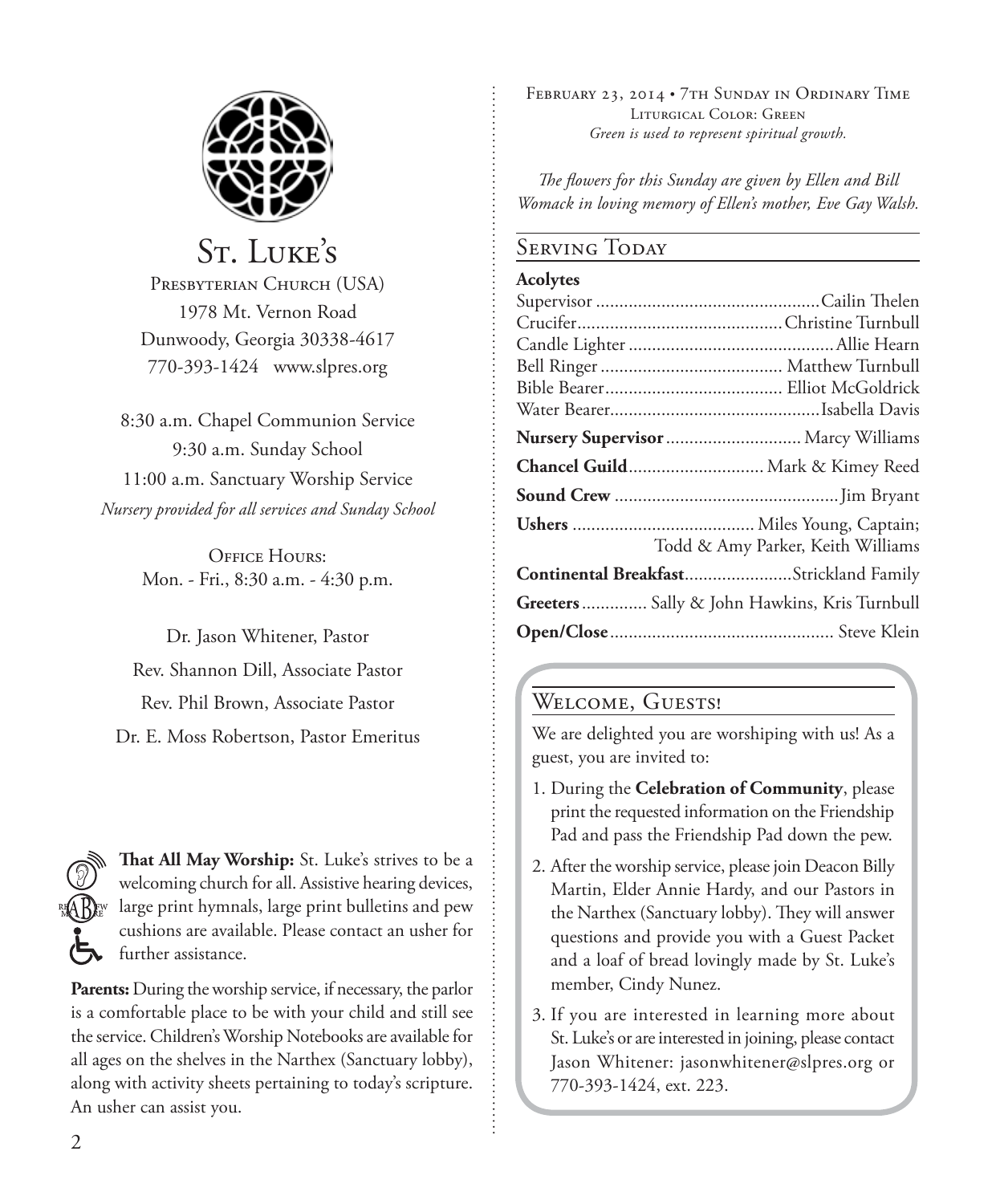#### We Assemble in God's Name

#### **In Preparation for Worship**

 O God, You confirm us in Your promise. With the coming of Christ You have implanted Your Word within us, sealing the covenant once and for all. We gather to give You all praise and thanksgiving. Impart to us the fullness of Your truth. Lead us along the paths of righteousness in the name of Jesus, the Word made flesh, Whom with You we adore. Amen.

#### **Gathering Prayer of Adoration Jason Whitener**

**Prelude** Triumphal March / Michael Bedford Festival Ringers

\* Call to Worship **Psalm 119:33-40** 

Leader: Teach me, O Lord, the way of Your statutes, and I will observe it to the end.

**People: Give me understanding that I may keep Your law and observe it with my whole heart.**

Leader: Turn my eyes from looking at vanities; give me life in Your ways.

**People: See, I have longed for Your precepts; in Your righteousness give me life.**

**All: Let us worship God!**

\*

**Processional Hymn #423** Jesus Shall Reign Where'er the Sun

#### **Celebration of Community Phil Brown**

Minute for Stephen Ministry **Liz Humphrey** Liz Humphrey

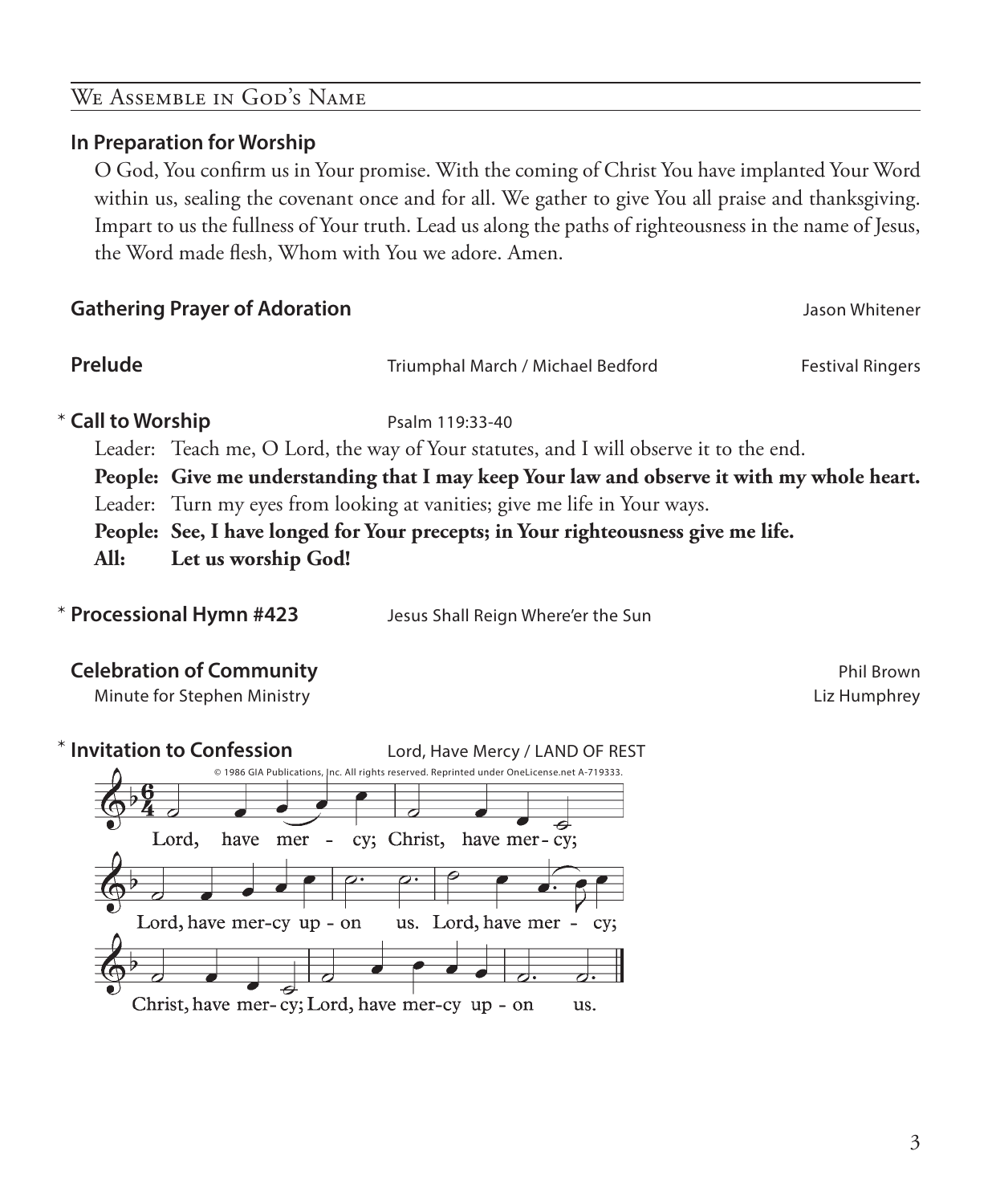#### **Call to Prayer**  \*

Leader: The Lord be with you. **People: And also with you.** Leader: Let us pray.

### **Prayer of Confession**  \*

 **We pour out our hearts before You, O God; You are our refuge and strength. Waves of doubt beat against us, weakening our faith. Tremors of discord shake our foundation. The winds of temptation drive us from our course. Too often we rely on ourselves when wisdom is sought. Still the storms in our souls! Provide in Christ a haven of hope for our troubled and distracted spirits. Amen.**

#### **Assurance of Forgiveness** \*

#### **Gloria Patri** \*

 **Glory be to the Father, and to the Son, and to the Holy Ghost; As it was in the beginning, is now, and ever shall be, world without end. Amen. Amen.**

**The Sacrament of Baptism** Kinley Grace Cockrell **Communist Constructs** Jason Whitener

**Apostles' Creed** \*

 **I believe in God, the Father Almighty, Maker of heaven and earth, and in Jesus Christ, His only Son our Lord; Who was conceived by the Holy Ghost, born of the Virgin Mary, suffered under Pontius Pilate; was crucified, dead, and buried; He descended into hell; the third day He rose again from the dead; He ascended into heaven, and sitteth on the right hand of God the Father Almighty; from thence He shall come to judge the quick and the dead. I believe in the Holy Ghost; the holy catholic church; the communion of saints; the forgiveness of sins; the resurrection of the body; and the life everlasting. Amen.** *(Congregation may be seated.)*

**Response Hymn #492** Baptized in Water / BUNESSAN

*Following the elder's statement, the congregation shall respond:*

 **With joy and thanksgiving, we welcome Kinley into Christ's church, for we are all one in Christ. We promise to love, encourage, and support her, to share the good news of the gospel with her, and to help her know and follow Christ.**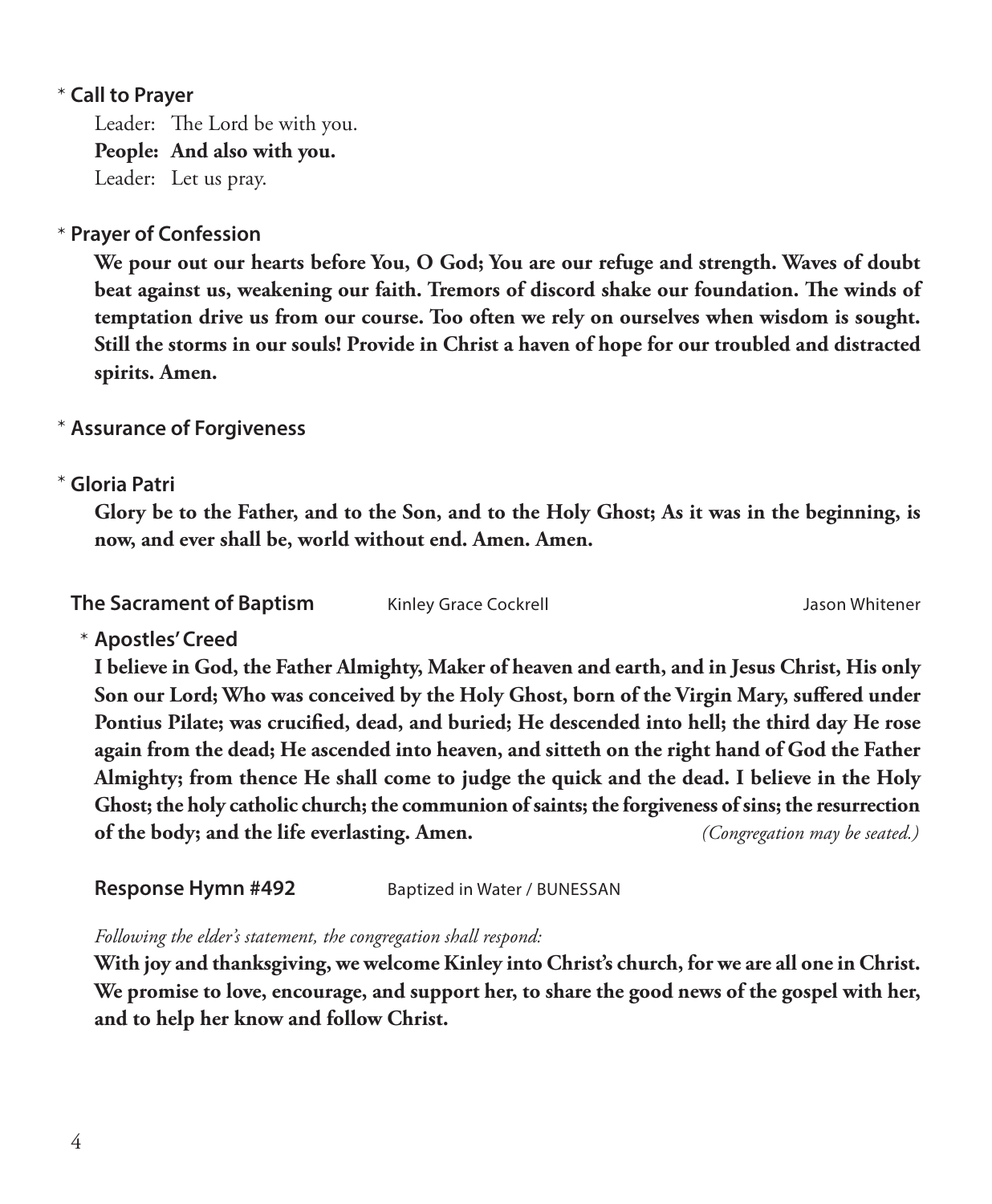#### WE HEAR GOD'S WORD PROCLAIMED

#### **Tell Us Our Story** Jason Whitener

 Children are always welcome to stay in worship. However, parents may take your child(ren) to the nursery. Children ages three and under may go to child care, as always. For children ages 4 through 3rd grade, today is the first of two **Children's Baptism workshops**. Parents should take their Baptism students to the chapel and sign them in there. Parents are welcome to stay in the workshop, or pick-up their child in the Great Hall at the end of worship.

#### **Morning Prayer & The Lord's Prayer**

 **Our Father Who art in heaven, hallowed be Thy name. Thy kingdom come, Thy will be done, on earth as it is in heaven. Give us this day our daily bread; and forgive us our debts, as we forgive our debtors; and lead us not into temptation, but deliver us from evil. For Thine is the kingdom and the power and the glory, forever. Amen.**

| <b>Old Testament Reading</b><br>Leader: The Word of the Lord.<br>People: Thanks be to God. | Psalm 119:33-40                           | Niki Rabren             |
|--------------------------------------------------------------------------------------------|-------------------------------------------|-------------------------|
| Anthem                                                                                     | The Church's One Foundation / Dan Edwards | <b>Festival Ringers</b> |
| <b>New Testament Reading</b><br>Leader: The Word of the Lord.<br>People: Thanks be to God. | 1 Corinthians 3:10-11, 16-23              |                         |
| Sermon                                                                                     | Here Is the Church                        | Jason Whitener          |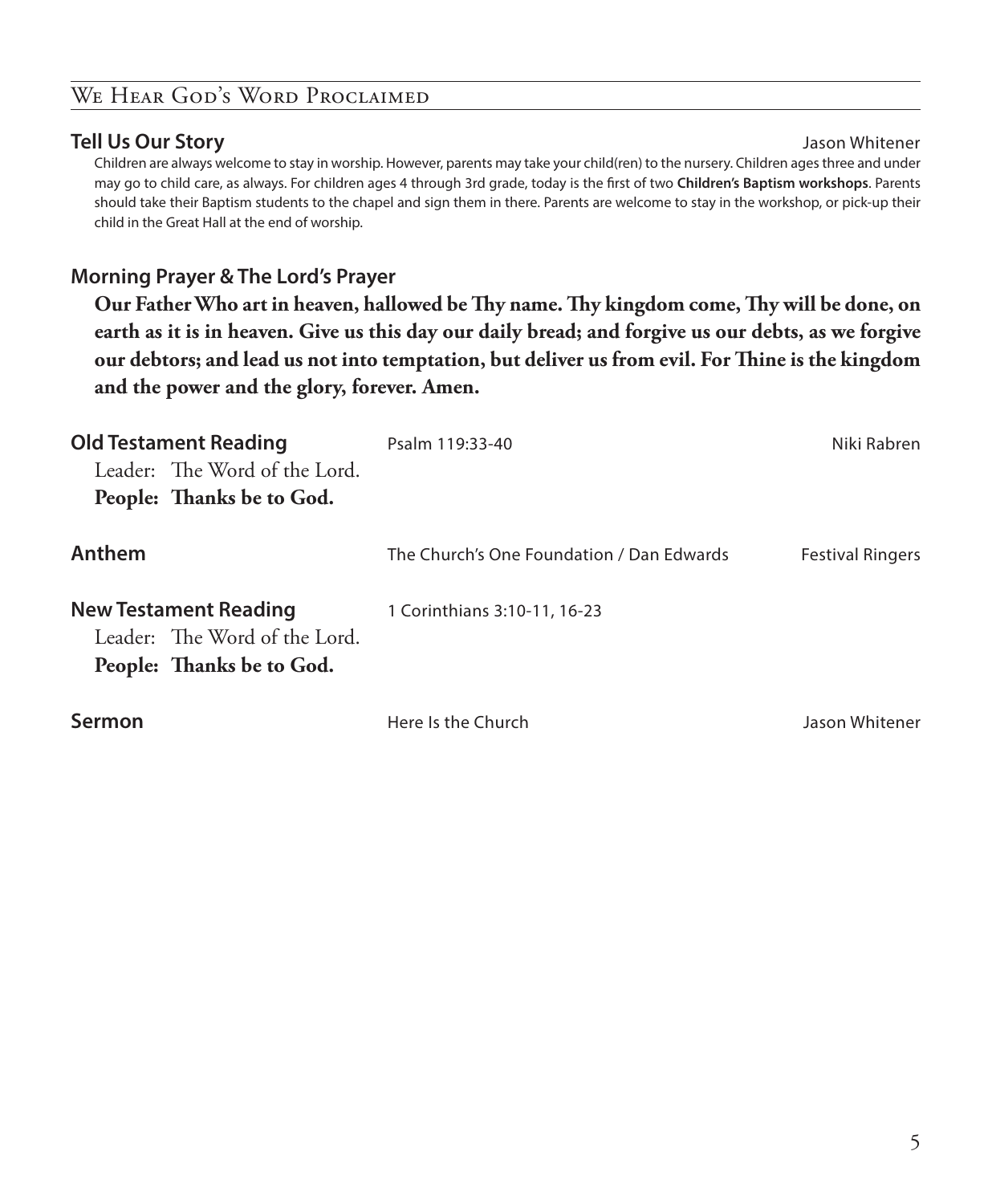#### We Respond to God's Word

**Offering** Shannon Dill

**Offertory Amazing Grace / Keith McCutcheon** 

 Amazing grace! How sweet the sound that saved a wretch like me! I once was lost, but now am found; was blind, but now I see.

 Through many dangers, toils, and snares, I have already come; 'twas grace hath brought me safe thus far, and grace will lead me on.

 When we've been there ten thousand years, bright shining as the sun, we've no less days to sing God's praise than when we first begun. *John Newton*

### **Doxology** \*

 **Praise God, from Whom all blessings flow; Praise Him, all creatures here below; Praise Him above ye heavenly host; Praise Father, Son and Holy Ghost. Amen.**

### **Prayer of Dedication** \*

| WE GO IN GOD'S NAME  |                                     |
|----------------------|-------------------------------------|
| * Sending Hymn #379  | My Hope is Built on Nothing Less    |
| <b>*</b> Benediction |                                     |
| * Postlude           | Praise and Thanksgiving / Dale Wood |

Baptism of Kinley Grace Cockrell, daughter of Maghan & Brandon Cockrell *As we welcome Kinley into our church family, these family members are also here to help celebrate this special occasion:*

**Aunt & Uncle:** Kevin & Haley Brown

**Great Grandmother:** Rheba Lynn

**Grandparents:** Lisa & Tony Roberts; Jerry & Anne Powell; Mike & Jenny Cockrell

**Great Aunt & Uncle:** Alvin & Ann Gainey

**Friends of the family:** Jon & Elizabeth Hurff, Jeff & Becky Lamont, Megan Martin, Telisha Q. Chisuta, Justin Elem, Brian & Shawn Buchan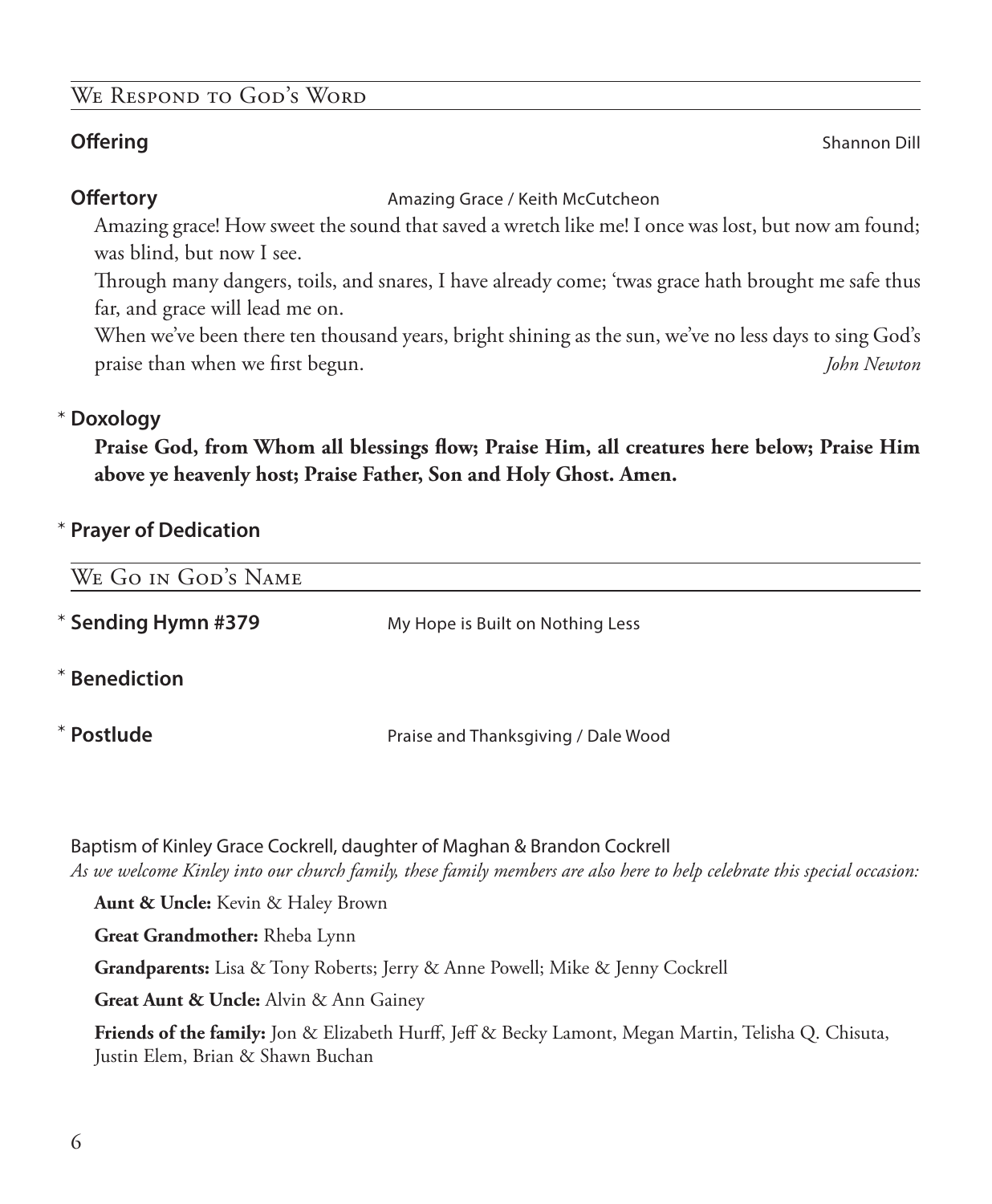#### KNOW

#### **News from SPLASH! Children's Ministries**

For any questions about the Children's Ministry activities at St. Luke's, **contact** Catherine Anne Thomas: cathomas@slpres.org, 770-393-1424 ext. 228.

#### **Touch the Water, Taste the Bread!**

Children ages three through third grade are invited to join us for our upcoming Baptism and Communion workshops. These will take place on Sundays after *Tell Us Our Story* on the following dates:

Feb. 23 *(Baptism 1)* or Mar. 2 *(Baptism 2)* Mar. 9 *(Communion 1)* or Mar. 16 *(Communion 2)*

Pick ONE Baptism date and ONE Communion date, as we offer two sessions of the same workshop to be sure all children can be included. On the day of your workshops, please bring your child to the chapel at the appropriate time. Parents are welcome to join the experience, or they may return to worship and pick up their child in the Great Hall at noon.

**Help us bury the Alleluias** This year our children and youth will help us ponder the meaning of Lent by "burying the Alleluias" before those forty days of reflection begin. Starting this week, children and youth are encouraged to visit our **Alleluia station** set up in the main lobby to create as many paper Alleluias as they can. We will leave them at church and "bury" them during worship on March 2 – and, best of all – retrieve them on Easter Sunday!

We need volunteer teachers for **Faithful Friends,** our worship education class for PreK, K and first graders.

If you would like to meet young families at St. Luke's, there's no better way than by serving through the **Nursery Committee**! Please join us for an informational meeting on Sun., March 9 after 11:00 worship in the church Parlor.

#### **Save the Date for Vacation Bible School: June 9-12**

#### **From the Choir Loft**

**Contact:** Clair Maxwell (clairmaxwell@slpres.org or 770-393-1424 ext. 227).

#### **Wednesday Rehearsals:**

| <b>Chancel Choir</b> $7:30-9:00$ p.m. |                  | adults             |
|---------------------------------------|------------------|--------------------|
| Festival Ringers 6:15-7:15 p.m.       |                  | youth & adults     |
| Westminster                           |                  |                    |
| Choir                                 | $5:00-5:45$ p.m. | 2nd-5th grades     |
| <b>Cherub Choir</b>                   | $5:15-5:45$ p.m. | 4 years -1st grade |

**Youth Choir** rehearses on **Sundays**, 7:00-8:00 p.m. *6th-12th grades*

**Monmouth College Chorale** Don't miss your opportunity to hear this Internationally-known mixed ensemble: **Sun., March 9** at 7:00 p.m. in the Sanctuary.

**March 2 is Open Choir Sunday** You are invited to sing And the Glory of the Lord *from the Messiah* with the Chancel Choir during the 11:00 worship service. Join us for warm-ups at 10:30 a.m. in the choir room.

**Russian Masterpieces** The Choral Guild of Atlanta, St. Luke's Chancel Choir, and Ensemble Kalinka combine for a unique concert of Russian music. You'll hear choral music from the Russian orthodox tradition of liturgy, music by Rachmaninov and Stravinsky, and even the Moscow Cantata by Tchaikovsky). The Atlanta Russian School's Children's Choir will round out this exciting program of music. **Sun., March 16, at 4:00 p.m.** in the Sanctuary.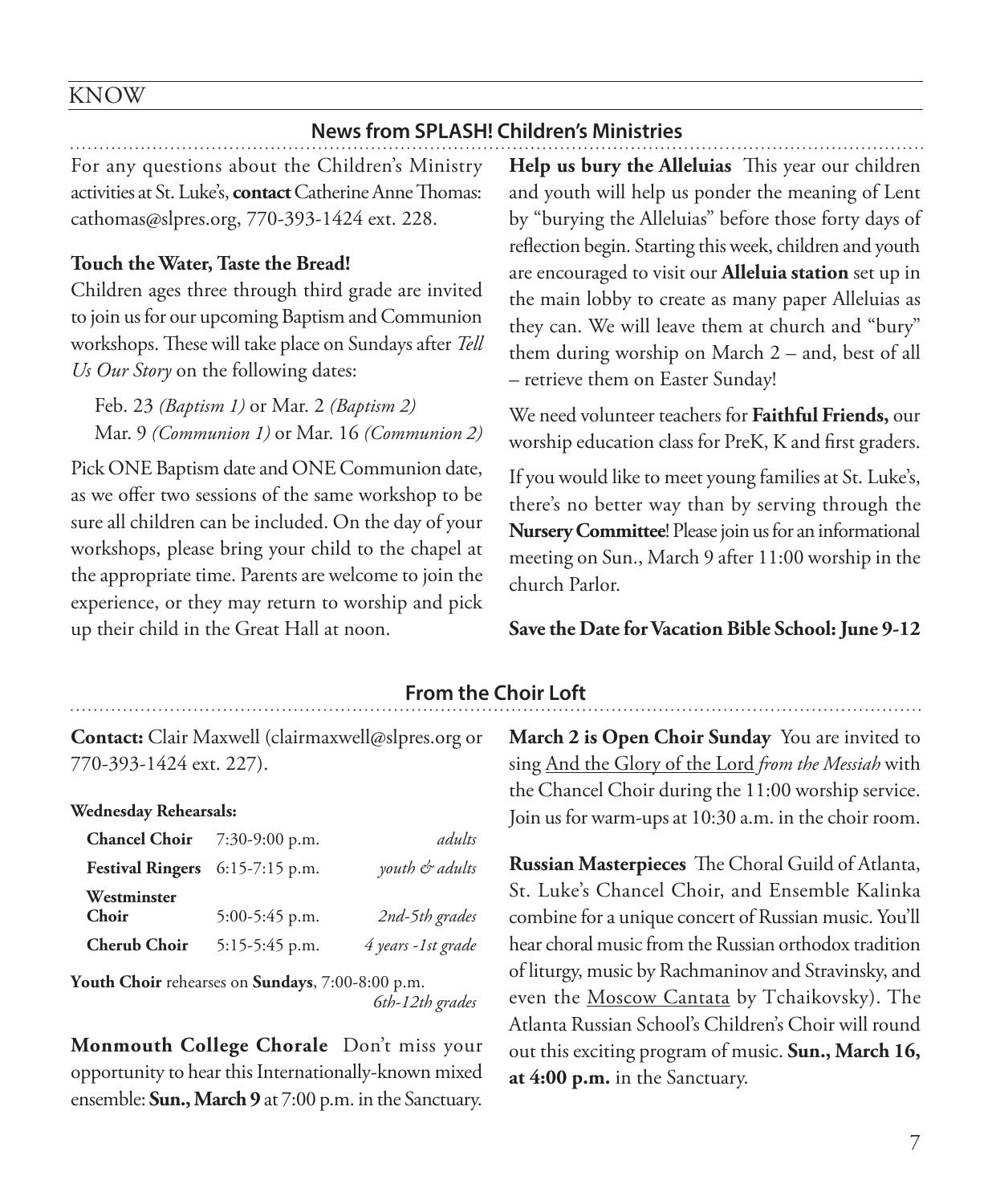#### KNOW

**Wednesday Morning Moms Group** Spiritual parenting is not about perfect behavior, it's about vibrant faith! Join us on Wednesdays through Apr. 2 from 10-11 a.m., as we share, laugh, and grow together. Preschool-age childcare is available by reservation. Contact Shannon Dill for more information.

**Men's Bible Study:** Start your morning with fellowship and Bible study (I Samuel). Join Dave Elkins and other men **every Fri.** from 6:40-8 a.m. in the Parlor.

#### **Adult Sunday School ~ 9:30-10:30 a.m.**

**Contact:** Shannon Dill, shannondill@slpres.org; 770-393-1424 ext. 229.

**Faith Foundations**, Rm 232: We are studying the Gospel of Matthew with emphasis on the Church as an earthly manifestation of the kingdom of God.

**FINCH** (Families in Christ), Rm 203: Today we'll continue with a video study and discussion led by Bob Crutchfield. Join us for an interesting lesson and discussion.

**The Story of the Bible,** Rm 145, Parlor: Each Sunday includes a 30 min DVD lecture by Dr. Luke Timothy Johnson, followed by a class discussion.

**Seasons of the Spirit,** Rm 231-233: A biblically-based discussion class following the revised common Lectionary.

**Soul Food, Finding Sustenance for Faithful Living,** Rm 235: Fellowship, study and discussion on a range of topics related to spirituality in our lives. The "Thoughtful Christian" curriculum provides the source material for this class.

#### **Youth Connection (SLYC)**

**SLYC Contact:** Phil Brown, philbrown@slpres.org; 770-393-1424 ext. 238.

**Youth Sunday School:** Sundays, 9:30-10:30 a.m. in the Youth rooms.

**Youth Connect:** Sundays, 5-7 p.m.

**Feb. 23:** Skit night

 **Mar. 2:** Outdoor games (hopefully!) and planning for Youth Sunday.

 **Mar. 9:** Hunger Walk at Turner Field. Carpool from the church after the 11:00 service; return around 5:00. No regular youth group.

#### **St. Luke's Presbyterian Women (SLPW)**

**SLPW Contact:** Ellen Womack, Moderator, epwomack@bellsouth.net; 770-913-0314.

#### **Ma r c h , 2014**

**Circle item:** Easter Bags & Money for KRIS Kids

**Book Study:** "Namesake: When God Rewrites Your Story" by Jessica LaGrone

**Lesson:** "Embrace God's Grace" (Peter)

| <b>SCHEDULE</b><br>(All Circle meetings are held in the Parlor, Rm. 145) |             |                                 |  |
|--------------------------------------------------------------------------|-------------|---------------------------------|--|
| March 4<br>Tuesday                                                       | 7:00 p.m.   | Coordinating Team               |  |
| March 10<br>Monday                                                       | 9:30 a.m.   | Circle 1                        |  |
| March 10<br>Monday                                                       | $7:30$ p.m. | Night Circle                    |  |
| March 11<br>Tuesday                                                      | 9:30 a.m.   | Circle 2                        |  |
| March 30<br>Sunday                                                       | 3:00 p.m.   | Honorary Lifetime<br>Member Tea |  |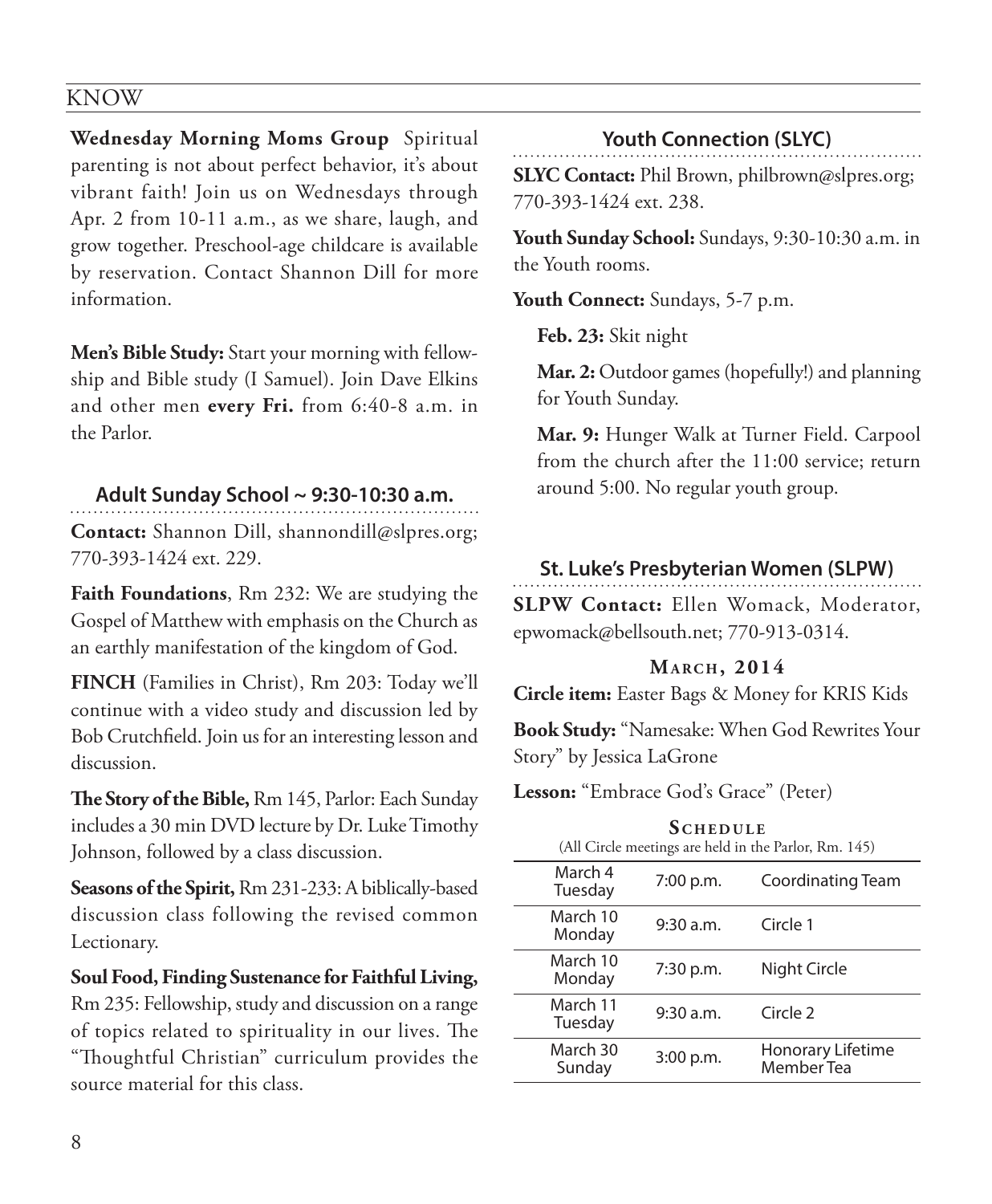#### SHARE

**2014 Flowers:** To give flowers in memory or in honor of someone or for a special event, sign up now! Cost is \$80. The calendar is on the main lobby bulletin board. Questions? Call Celeste Fischer, 404-434-8099 or Faye Cashwell, 770-409-1960.

**The joyful way to get fit!** Christian Music Zumba meets here Thursdays, 8-9 p.m. \$6 per class or 5 classes for \$25. For more info, contact Chris Wallace: clw7324@comcast.net or 770-395-7324 or 404-432-0090.

**February OWLS** (Older, Wiser, Loving Seniors) Join us for lunch and trivia on Tues., Feb. 25 at 11:30 a.m. Lunch is \$6 per plate, and trivia will be lead by Ron Valdes, one of our members. Please RSVP on the sign-up sheet on the lobby bulletin board.

**Men's Breakfast: Sat., Mar. 8, 8:00 a.m.** Join us for a delicious breakfast and special guests Reverend Robert Melson (Dodd-Sterling United Methodist) and Andrew Johnson (Atlanta Habitat) for a one hour event that is sure to please and inspire! We start building house number 18 on March 29. The big change is that our partnership is expanding to include Episcopal Cathedral of St. Paul and Big Bethel AME, and some of their Habitat volunteers may join us for breakfast. Show your support for this amazing Christian mission that is so much a part of St. Luke's. *St. Luke's women and their guests are always welcome.*

**Next Sunday, March 2, is Name Tag Sunday.**  Wear your name tag (from work, military, college, church, camp, or a blank one will be provided) so your fellow worshipers can greet you by name.

**Sat., Mar. 22: Supper Club** Come join with fellow St. Luke's couples and singles for a potluck style dinner at a member's home! It's a great evening of food, fellowship, and fun. Sign up on the poster in the lobby to host or participate. Call Fern Mitropoulos (770-343-8996) or Sally Joyce (770-390-9743) with any questions. **Please RSVP by Mon., Mar. 17.** Hope to see you there!

**Marriage Enrichment Group** Meets monthly, 5:00 - 6:30 p.m., Finch Room (203). Childcare available 4:45 - 6:30 p.m. Spring schedule: **Mar. 23, Apr. 13, May 18**. Questions? Contact Kimey and Mark Reed: kimeyreed@gmail.com or 404-441-8614.

**Curious about Tai Chi?** It's lots of fun and great for improving muscle strength, flexibility and balance. Join Sam Evans and friends Tues. or Thurs. at 12:30.

If you need a "listening ear" during a stressful or difficult time in your life, **St. Luke's Stephen Ministers** are here for you. Please contact Stephen Leaders Shannon Dill or Laura Strange for a referral.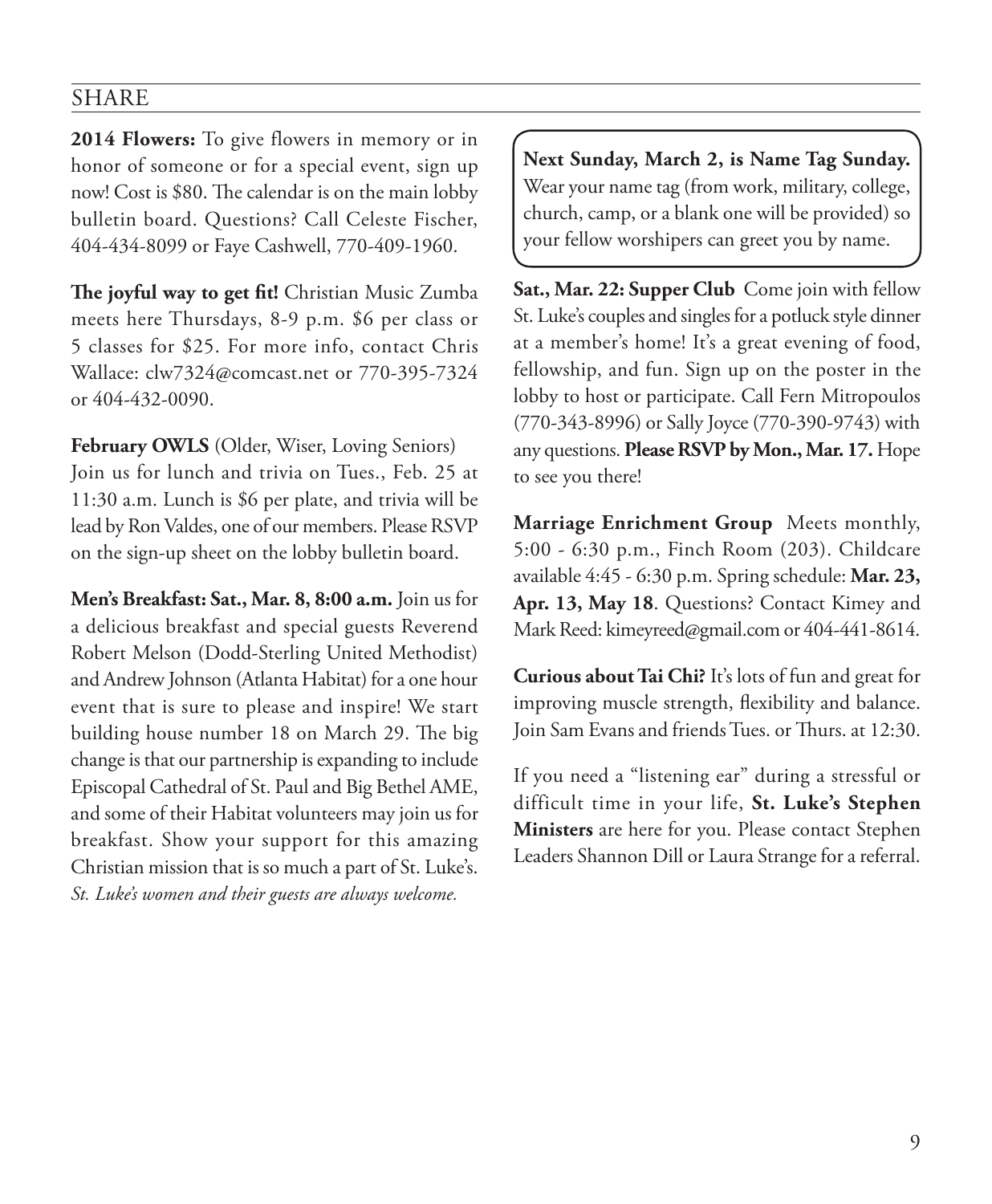#### SERVE

**Helping Hands:** This ministry matches short term or emergent needs in the congregation with available resources. Could you use your time and talent to assist someone in the congregation? Examples are setting up or assisting with a computer, driving a member to an appointment, helping change light bulbs. If this interests you, contact Billy Martin, billybeer214@yahoo.com or 770-441-0373. If you need the Helping Hands team, contact your Deacon.

**Buy Some, Share One:** Support food pantries at local organizations by buying an extra non-perishable item every time you go to the grocery store, and placing your donation in the carts in the main lobby. This month we are collecting for the IOH (Interfaith Outreach Home). Thank you!

**Volunteers Needed to Provide Dinner:** Interfaith Outreach Home (IOH) provides transitional housing for homeless families; St. Luke's provides and delivers a meal on the third Thursday of each month. Reimbursement is budgeted. If your family or group can provide and serve a meal, please put your name on the sign-up sheet on the lobby bulletin board or contact Al Bridges at 770-394-6581. **Volunteers needed for May 15, 2014.**

**Mission Trip to spectacular Guatemala:** Have you ever rescued a family from lung disease and from hunger? Would you enjoy building a brick stove or planting trees in cool mountain air, with volcanoes in the background? For anyone over 18, we are planning a mission team from St. Luke's to work with long-time Mission partner, AIR-Guatemala for this summer (2014). We have a SLPC group May 31 - June 7, but individuals are welcome any Saturday to Saturday, from May 25th - July 6th. For more info, contact Anne Hallum at ahallum@stetson.edu by March 15th. Anne and AIR staff members will meet you at the airport and handle every detail of an unforgettable week!

**Share a Dinner:** St. Luke's provides dinner on the fourth Sunday of the month for 26 homeless men at Journey Night Shelter (formerly Druid Hills). Please sign up on the lobby bulletin board or call Al Bridges at 770-394-6581. **Volunteers are still needed for April 27, May 25, June 27, and July 27.**

Please bring your palm crosses from last year's Palm Sunday to the church by Tue., March 4 to be burned for this year's **Ash Wednesday** service.

Collection baskets are in the Lobby and Narthex.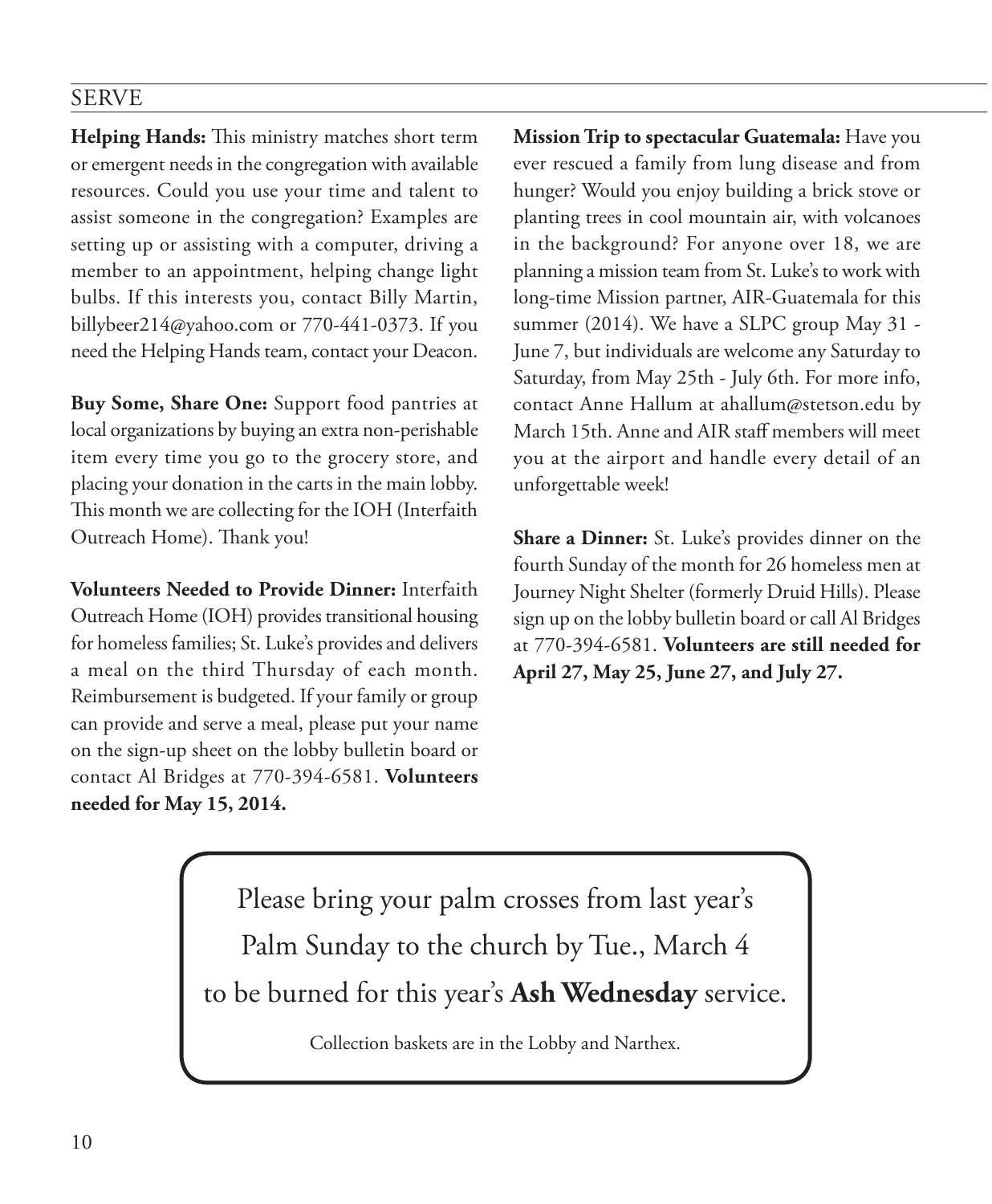**Serve your church with your smile!** There is a need for those willing to serve as ushers or greeters:

Greeters greet members and guests as they come in through the lobby and narthex. (This is a great thing to do as a family!) Sign up to be a greeter at http://bit.ly/slpcgreet2

 Ushers greet everyone, pass out bulletins, take up the offering, direct congregants during communion, and tidy up after worship.

Questions? Contact John Tienken, 770-394-1104, tienkenj@gmail.com.

**Looking for a great way to serve your church family?** St. Luke's Meal Ministry provides meals for families or individuals who are recovering from a recent surgery or illness, suffering from the loss of a loved one, or celebrating the birth or adoption of a new baby. If you are interested in delivering a meal to a congregation member or would like more information, please contact Krissy Williams at bkcook71@yahoo.com.

**Get together for breakfast** here at St. Luke's every Sunday morning and welcome folks as they arrive. If you and your friends could furnish a continental breakfast, we will be glad to reimburse you. Please sign up on http://bit.ly/slpcbrkfst or contact Jay Burton, jburton@mfllaw.com.

**R.O.C.K. (Reaching Out Through Crocheting & Knitting):** Every Wed., 10 a.m. - noon in the Parlor. Men and women of any age and any skill level are welcome to join us in making prayer shawls, layette sets for preemies, squares for blankets, and a variety of other items for outreach projects.

**Prayer Ministry:** Our St. Luke's Prayer Ministry Team is involved in intercessory prayer (praying on behalf of others). If you would like to become a part of the Prayer Ministry Team, contact Paula Barbin, barbin@fulton.K12.ga.us or 678-297-9877.

**Girl Scouts!** Please let St. Luke's add you to our list of Girl Scouts and welcome you to take part in Girl Scout Sunday, which is coming up on March 9th. Contact Cailin Thelen at cailinthelen@gmail.com.

**FEAST for ALL!** Register now for our Wed. night fellowship and learning program. More details are in the brochures in the lobby, narthex, Sheppard Hall lobby and on our website. You can sign up for dinner weekly on the blue pew cards, or call Sally Hawkins in the church office by noon on Mon.

**Menu for Feb. 26:** BBQ Chicken, baked potatoes, slaw

**Kids' Menu:** Grilled hamburger (with cheese, lettuce, tomato), tater tots

(Also available: PB&J, baby carrots & Ranch dressing)